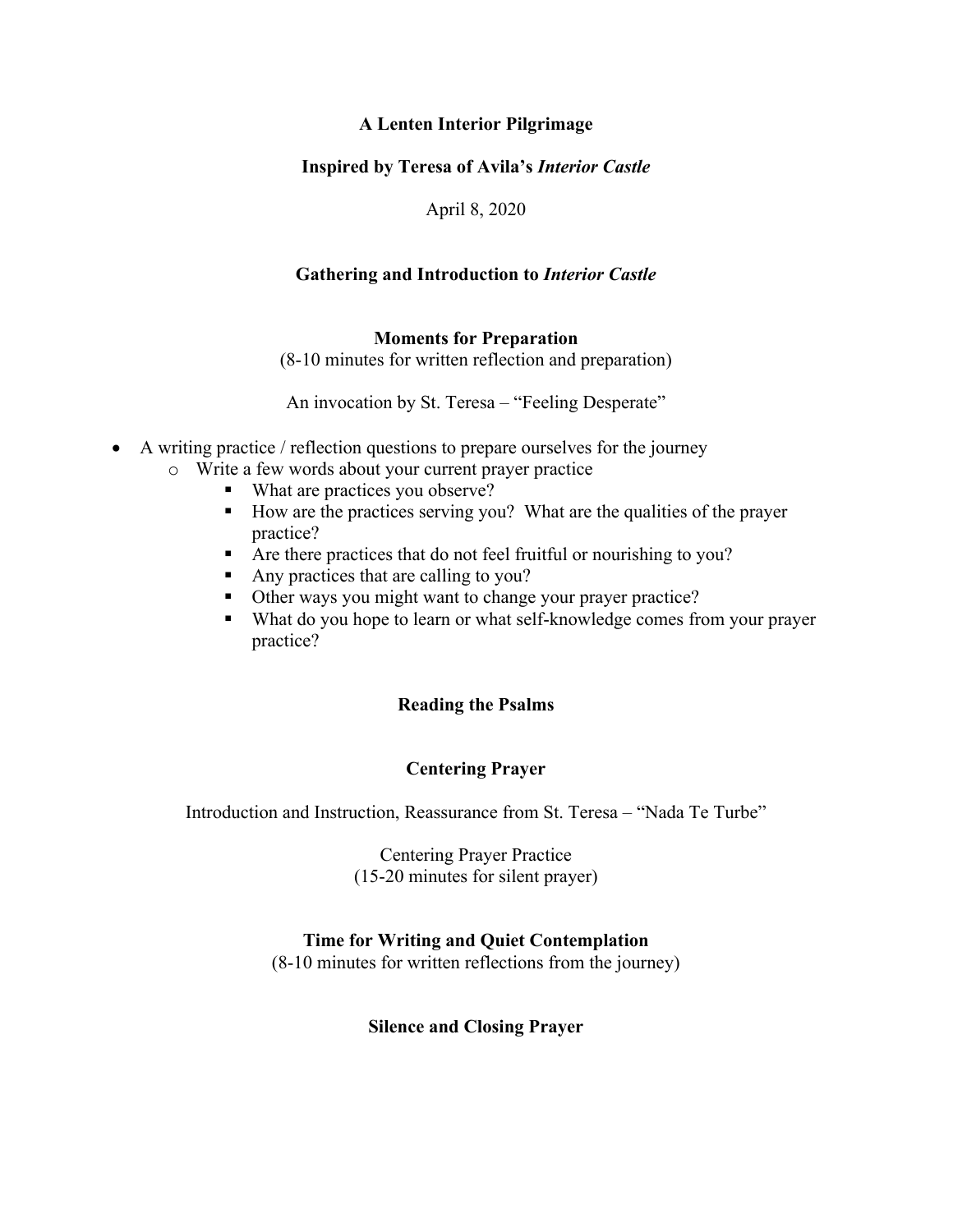# *Feeling Desperate* by Teresa of Avila

The

earth

and sky will open their purse for you and your life will change

if with all your heart you say these words each day. "Teach me, dear God, all that you know."

One night I walked through the streets feeling desperate, in need of alchemy.

A hooded priest passed by where there were no lamps. I could not see his face, I only heard these words that he kept repeating, "Teach me, dear Lord, all the you know."

> I knew a treasure had entered my soul.

Ladinsky, Daniel. *Love Poems from God: Twelve Sacred Voices from the East and West.* New York: Penguin Compass, 2002.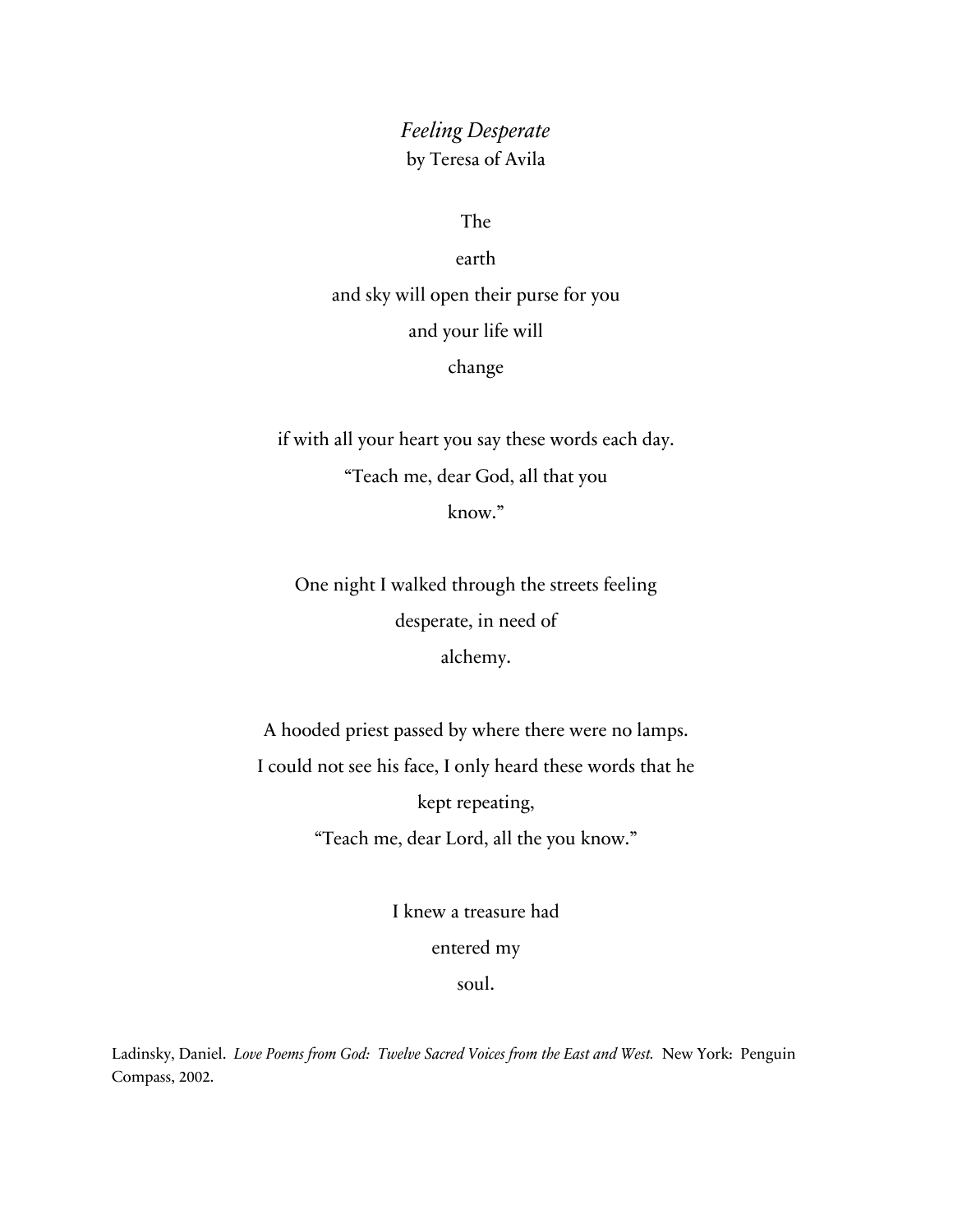# Psalms 42

| $\mathbf{1}$ | As the deer longs for the water-brooks, *                 |
|--------------|-----------------------------------------------------------|
|              | so longs my soul for you, O God.                          |
| 2            | My soul is athirst for God, athirst for the living God; * |
|              | when shall I come to appear before the presence of God?   |
| 3            | My tears have been my food day and night, *               |
|              | while all day long they say to me,                        |
|              | "Where now is your God?"                                  |
| 4            | I pour out my soul when I think on these things: *        |
|              | how I went with the multitude and led them into the       |
|              | house of God,                                             |
| 5            | With the voice of praise and thanksgiving, *              |
|              | among those who keep holy-day.                            |
| 6            | Why are you so full of heaviness, 0 my soul? *            |
|              | and why are you so disquieted within me?                  |
|              |                                                           |

7 Put your trust in God;  $*$ 

for I will yet give thanks to him,

who is the help of my countenance, and my God.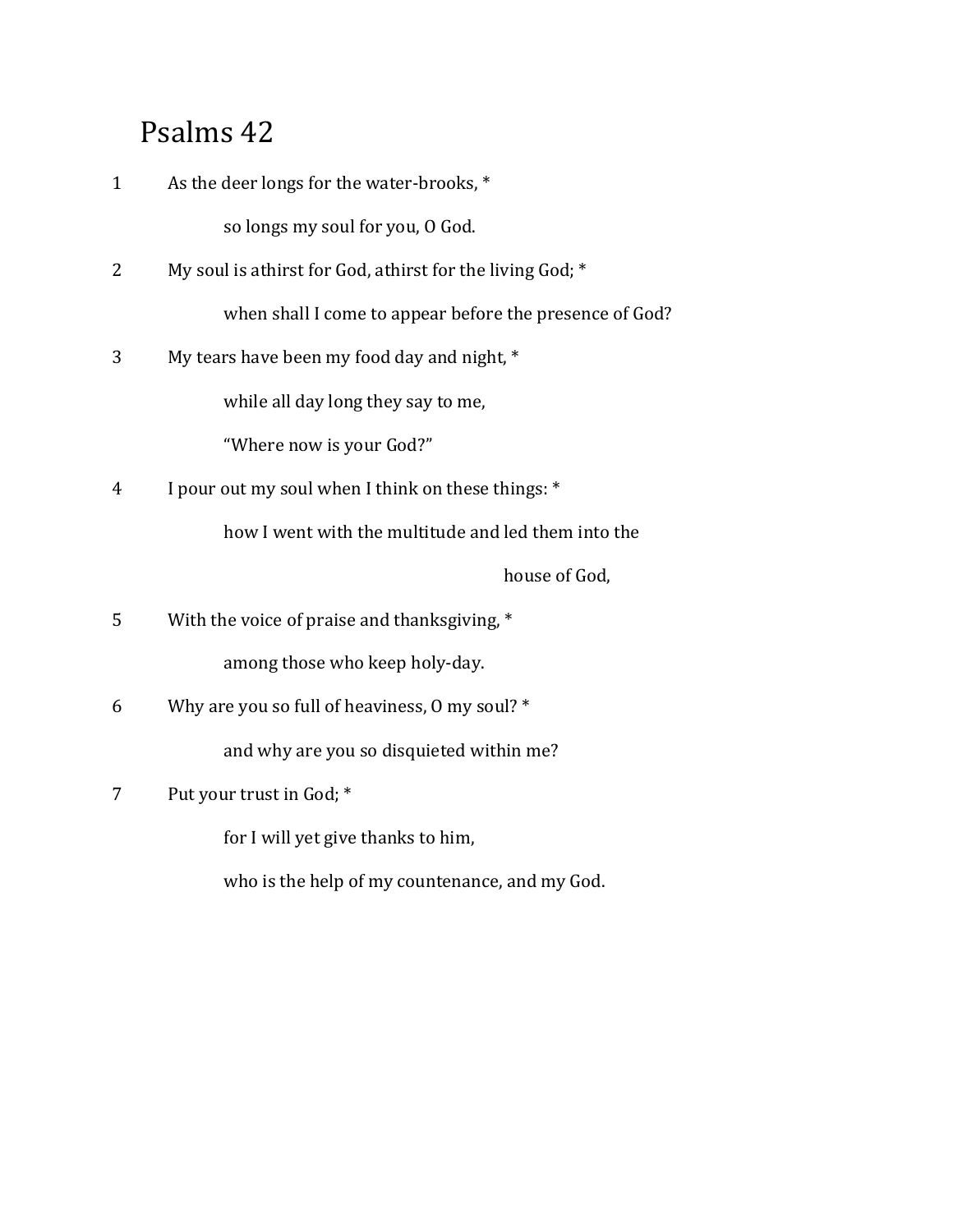# Psalms 131

1 O Lord, I am not proud; \*

I have no haughty looks.

- 2 I do not occupy myself with great matters,  $*$ or with things that are too hard for me.
- 3 But I still my soul and make it quiet, like a child upon its mother's breast; \*

my soul is quieted within me.

4 O Israel, wait upon the Lord, \* from this time forth for evermore.

# Psalms 139

- 1 Lord, you have searched me out and known me; \* you know my sitting down and my rising up; you discern my thoughts from afar.
- 2 You trace my journeys and my resting-places \* and are acquainted with all my ways.
- 3 Indeed, there is not a word on my lips,  $*$ but you, O Lord, know it altogether.
- 4 You press upon me behind and before \* and lay your hand upon me.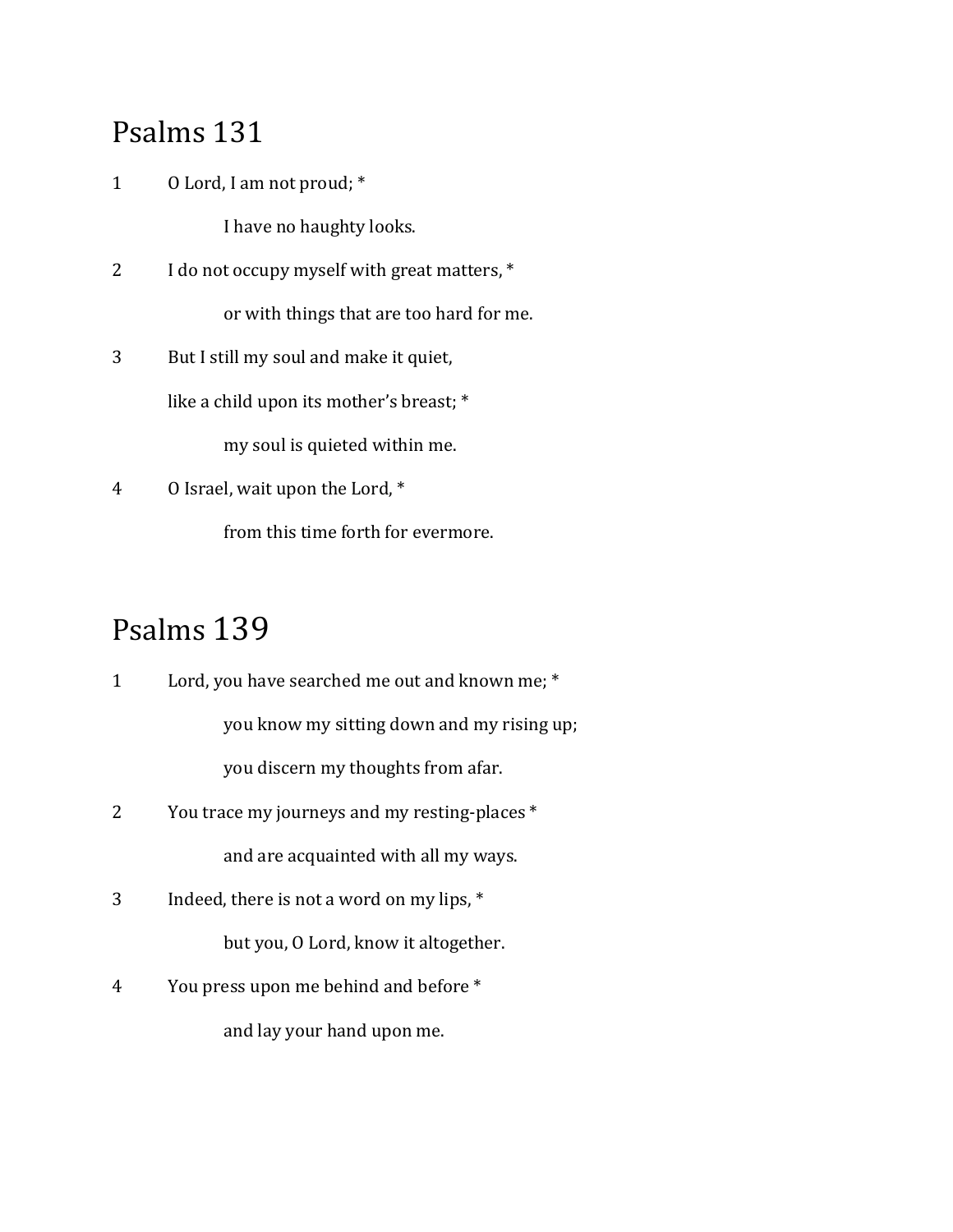| 5  | Such knowledge is too wonderful for me; *       |
|----|-------------------------------------------------|
|    | it is so high that I cannot attain to it.       |
| 6  | Where can I go then from your Spirit? *         |
|    | where can I flee from your presence?            |
| 7  | If I climb up to heaven, you are there; *       |
|    | if I make the grave my bed, you are there also. |
| 8  | If I take the wings of the morning *            |
|    | and dwell in the uttermost parts of the sea,    |
| 9  | Even there your hand will lead me*              |
|    | and your right hand hold me fast.               |
| 10 | If I say, "Surely the darkness will cover me, * |
|    | and the light around me turn to night,"         |
| 11 | Darkness is not dark to you;                    |
|    | the night is as bright as the day; *            |
|    | darkness and light to you are both alike.       |
| 12 | For you yourself created my inmost parts; *     |
|    | you knit me together in my mother's womb.       |

- 13 I will thank you because I am marvelously made; \* your works are wonderful, and I know it well.
- 14 My body was not hidden from you, \*

while I was being made in secret

and woven in the depths of the earth.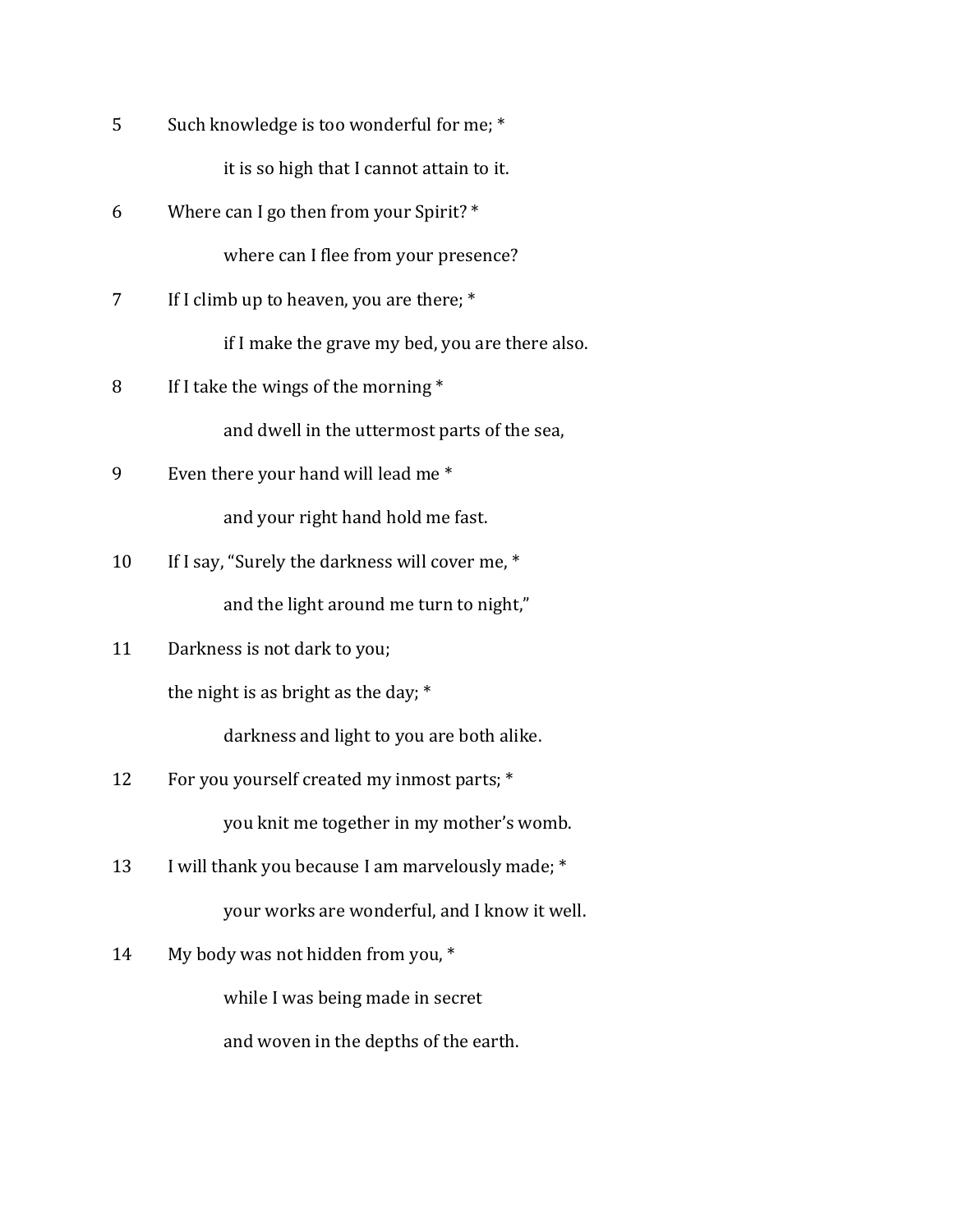15 Your eyes beheld my limbs, yet unfinished in the womb; all of them were written in your book;  $*$ 

they were fashioned day by day,

when as yet there was none of them.

- 16 How deep I find your thoughts, 0 God! \* how great is the sum of them!
- 17 If I were to count them, they would be more in number

than the sand;  $*$ 

to count them all, my life span would need to

be like yours.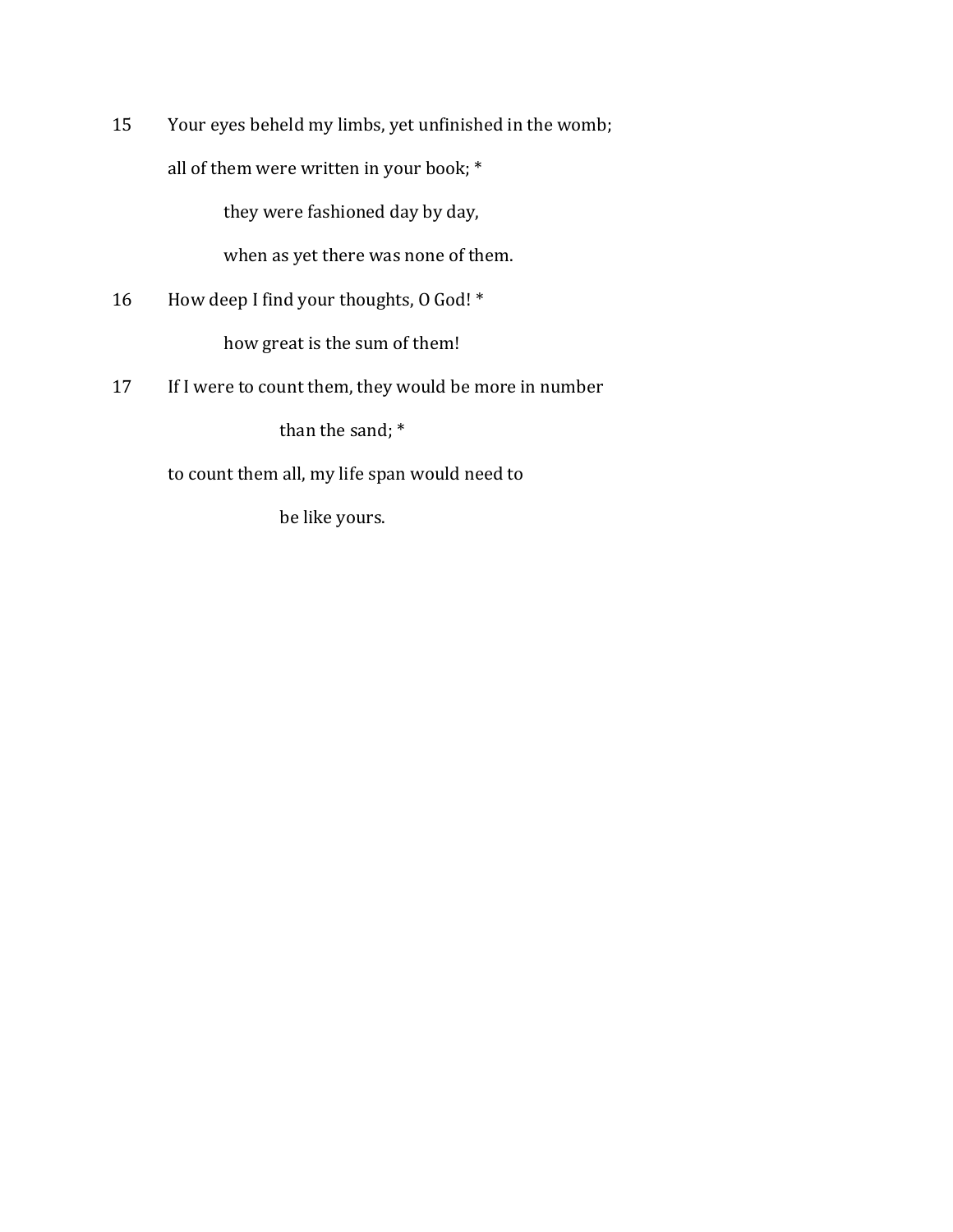# *Nada te turbe* Santa Teresa de Avila

Nada te turbe, Nada te espante, Todo se pasa, Dios no se muda,

La paciencia Todo lo alcanza; Quien a Dios tiene Nada le falta: Sólo Dios basta.

Eleva el pensamiento, al cielo sube, por nada te acongojes, Nada te turbe.

A Jesucristo sigue con pecho grande, y, venga lo que venga, Nada te espante.

¿Ves la gloria del mundo? Es gloria vana; nada tiene de estable, Todo se pasa.

Aspira a lo celeste, que siempre dura; fiel y rico en promesas, Dios no se muda.

Ámala cual merece Bondad inmensa; pero no hay amor fino Sin la paciencia.

*Let nothing trouble you, Let nothing frighten you, Everything passes, God does not change.*

*Patience Attains all things; Whoever has God Lacks for nothing: God alone is enough.*

*Lift your thought, to heaven it rises, for nothing worries you, Let nothing trouble you.*

*Remain in Jesus Christ with great heart, and, come what may, Let nothing frighten you.*

*See the glory of the world? The glory is vain; nothing is stable, Everything passes.*

*Aspire to the heavenly Which always endures; faithful and abundant in promises, God does not change.*

*Love that which is worthy Immense goodness; but no love is skilled Without patience.*